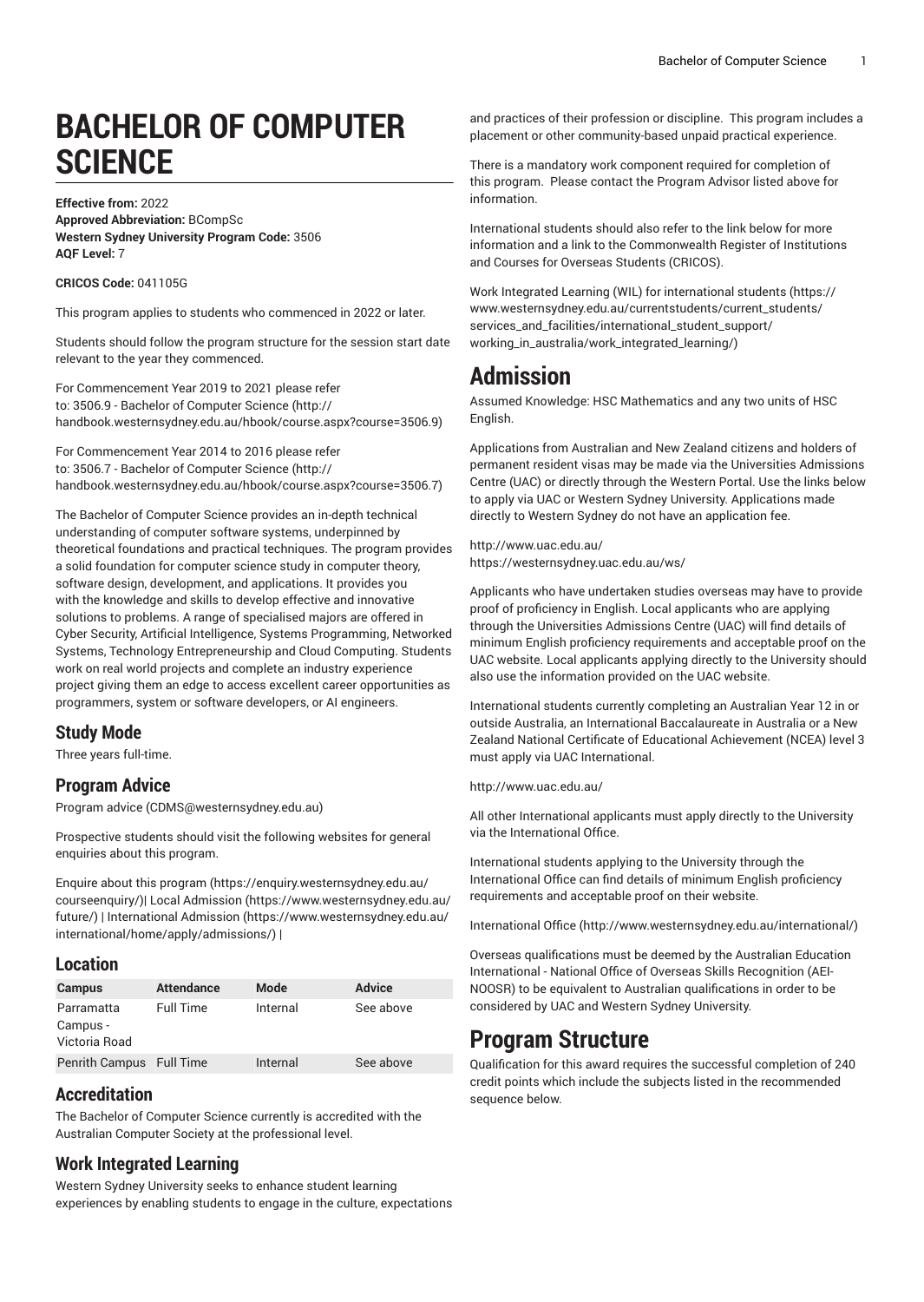## **Recommended Sequence**

### **Full-time start-year intake**

| <b>Course</b>                    | <b>Title</b>                             | <b>Credit</b><br>Points |
|----------------------------------|------------------------------------------|-------------------------|
| Year 1                           |                                          |                         |
| <b>Autumn</b> session            |                                          |                         |
| MATH 1028                        | <b>Statistical Decision Making</b>       | 10                      |
| <b>COMP 1005</b>                 | <b>Programming Fundamentals</b>          | 10                      |
| <b>COMM 1026</b>                 | Principles of Professional Communication | 10                      |
| <b>MATH 1006</b>                 | <b>Discrete Mathematics</b>              | 10                      |
|                                  | <b>Credit Points</b>                     | 40                      |
| <b>Spring session</b>            |                                          |                         |
| <b>COMP 2008</b>                 | <b>Computer Organisation</b>             | 10                      |
| <b>COMP 2014</b>                 | <b>Object Oriented Programming</b>       | 10                      |
| <b>INFS 2001</b>                 | Database Design and Development          | 10                      |
| <b>COMP 2004</b>                 | <b>Computer Networking</b>               | 10                      |
|                                  | <b>Credit Points</b>                     | 40                      |
| Year 2                           |                                          |                         |
| <b>Autumn</b> session            |                                          |                         |
| COMP 2019                        | <b>Systems Programming 1</b>             | 10                      |
| <b>COMP 2009</b>                 | Data Structures and Algorithms           | 10                      |
| Select two electives             |                                          | 20                      |
|                                  | <b>Credit Points</b>                     | 40                      |
| <b>Spring session</b>            |                                          |                         |
| <b>INFS 3003</b>                 | Artificial Intelligence                  | 10                      |
| <b>INFO 3006</b>                 | <b>Information Security</b>              | 10                      |
| <b>COMP 3009</b>                 | Distributed Systems and Programming      | 10                      |
| Select one elective              |                                          | 10                      |
|                                  | <b>Credit Points</b>                     | 40                      |
| Year <sub>3</sub>                |                                          |                         |
| <b>Autumn</b> session            |                                          |                         |
| <b>INFO 3008</b>                 | <b>Professional Development</b>          | 10                      |
| Select three electives           |                                          | 30                      |
|                                  | <b>Credit Points</b>                     | 40                      |
| <b>Spring session</b>            |                                          |                         |
| <b>COMP 3018</b>                 | <b>Professional Experience</b>           | 10                      |
| <b>INFS 3008</b>                 | <b>Formal Software Engineering</b>       | 10                      |
| Select two electives             |                                          | 20                      |
|                                  | <b>Credit Points</b>                     | 40                      |
|                                  | <b>Total Credit Points</b>               | 240                     |
|                                  |                                          |                         |
| <b>Full-time mid-year intake</b> |                                          |                         |
| Course                           | <b>Title</b>                             | Credit                  |
|                                  |                                          | Points                  |
| Year 1                           |                                          |                         |
| <b>Spring session</b>            |                                          |                         |
| <b>COMP 1005</b>                 | <b>Programming Fundamentals</b>          | 10                      |
| <b>INFS 2001</b>                 | Database Design and Development          | 10                      |
| <b>COMP 2004</b>                 | <b>Computer Networking</b>               | 10                      |
| Select one elective              |                                          | 10                      |
|                                  | <b>Credit Points</b>                     | 40                      |
| <b>Autumn session</b>            |                                          |                         |

MATH 1028 Statistical Decision Making 10 COMM 1026 Principles of Professional Communication

10

1

| <b>MATH 1006</b>                          | <b>Discrete Mathematics</b>                  | 10              |
|-------------------------------------------|----------------------------------------------|-----------------|
| Select one elective                       |                                              | 10              |
|                                           | <b>Credit Points</b>                         | 40              |
| Year <sub>2</sub>                         |                                              |                 |
| <b>Spring session</b>                     |                                              |                 |
| <b>COMP 2008</b>                          | <b>Computer Organisation</b>                 | 10              |
| <b>COMP 2014</b>                          | <b>Object Oriented Programming</b>           | 10 <sup>°</sup> |
| Select two electives                      |                                              | 20              |
|                                           | <b>Credit Points</b>                         | 40              |
| Autumn session                            |                                              |                 |
| COMP 2019                                 | Systems Programming 1                        | 10              |
| <b>COMP 2009</b>                          | Data Structures and Algorithms               | 10              |
| <b>INFO 3008</b>                          | <b>Professional Development</b>              | 10              |
| Select one elective                       |                                              | 10              |
|                                           | <b>Credit Points</b>                         | 40              |
| Year <sub>3</sub>                         |                                              |                 |
| <b>Spring session</b>                     |                                              |                 |
| <b>INFO 3006</b>                          | <b>Information Security</b>                  | 10              |
| <b>INFS 3008</b>                          | <b>Formal Software Engineering</b>           | 10              |
| <b>COMP 3009</b>                          | Distributed Systems and Programming          | 10              |
| <b>INFS 3003</b>                          | Artificial Intelligence                      | 10              |
|                                           | <b>Credit Points</b>                         | 40              |
| Autumn session                            |                                              |                 |
| COMP 3018                                 | <b>Professional Experience</b>               | 10              |
| Select three electives                    |                                              | 30              |
|                                           | <b>Credit Points</b>                         | 40              |
|                                           | <b>Total Credit Points</b>                   | 240             |
|                                           |                                              |                 |
|                                           |                                              |                 |
|                                           | <b>Accelerated Pathway - Summer Sessions</b> |                 |
| Course                                    | <b>Title</b>                                 | <b>Credit</b>   |
|                                           |                                              | <b>Points</b>   |
| Year 1                                    |                                              |                 |
| Autumn session                            |                                              |                 |
| <b>MATH 1028</b>                          | <b>Statistical Decision Making</b>           | 10              |
| <b>COMP 1005</b>                          | <b>Programming Fundamentals</b>              | 10              |
| COMM 1026                                 | Principles of Professional Communication     | 10              |
|                                           |                                              |                 |
| <b>MATH 1006</b>                          | <b>Discrete Mathematics</b>                  | 10              |
|                                           | <b>Credit Points</b>                         | 40              |
| <b>Spring session</b>                     |                                              |                 |
| <b>COMP 2008</b>                          | <b>Computer Organisation</b>                 | 10              |
| <b>COMP 2014</b>                          | <b>Object Oriented Programming</b>           | 10              |
| <b>INFS 2001</b>                          | Database Design and Development              | 10              |
| <b>COMP 2004</b>                          | <b>Computer Networking</b>                   | 10              |
|                                           | <b>Credit Points</b>                         | 40              |
| <b>Summer A session</b>                   |                                              |                 |
| Select two electives                      |                                              | 20              |
|                                           | <b>Credit Points</b>                         | 20              |
| Year <sub>2</sub>                         |                                              |                 |
| Autumn session                            |                                              |                 |
| <b>COMP 2009</b>                          | Data Structures and Algorithms               | 10              |
| <b>COMP 2019</b>                          | <b>Systems Programming 1</b>                 | 10 <sup>°</sup> |
| Select two electives                      |                                              | 20              |
|                                           | <b>Credit Points</b>                         | 40              |
| <b>Spring session</b><br><b>INFO 3006</b> | <b>Information Security</b>                  | 10              |